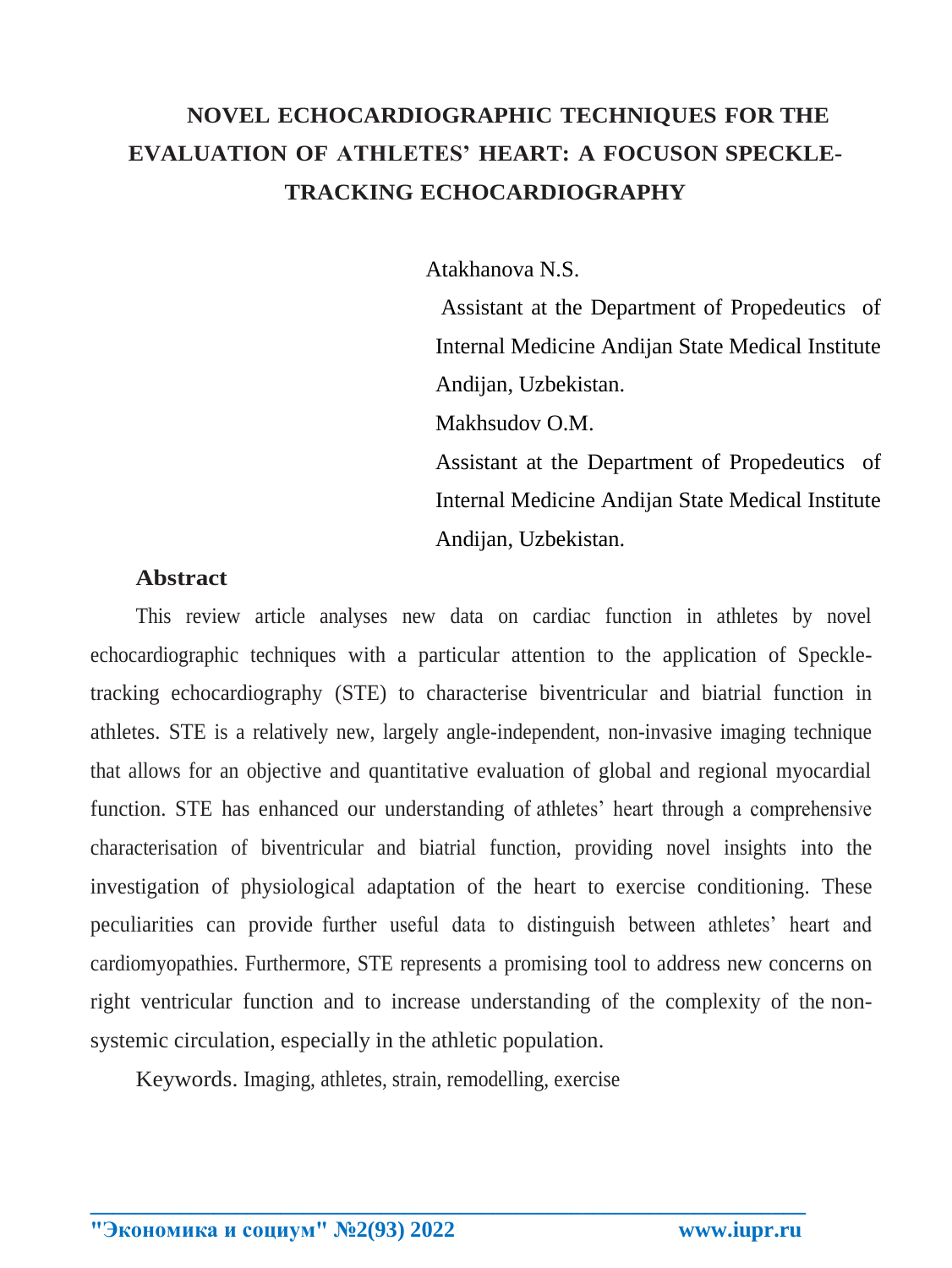### Introduction

The heart of the athlete has intrigued clinicians and scientists for more than a century. Early investigations in the late 1800s and early 1900s documented cardiac enlargement and bradyarrhythmias in individuals with above-normal exercise capacity. Since that time, scientific understanding of the association between sports participation and specific cardiac adaptations has paralleled advances in cardiovascular diagnostic techniques. Now, it is well known that participation in high-volume, high-intensity training programmes results in significant morphological and functional remodelling of cardiac chambers. These central and peripheral cardiovascular adaptations facilitate the generation of a large and sustained cardiac output and enhance the extraction of oxygen from exercising muscle.

Speckle-tracking echocardiography

While older techniques of strain and strain rate, derived by tissue Doppler, are characterised by a low signal to noise ratio, with a lot of experience needed to interpret the data properly, STE is a relatively simple, reliable and reproducible tech- nique.<sup>1.,2</sup> Moreover, in contraat to tissue Doppler, which requires a precise alignment with the ultrasound beam, STE-based analysis of myocardial contraction allows the quantification of fibre deformation through virtually any plane of the space, regardless to the imaging plane. Using STE, blocks or kernels of speckles are semi-automatically traced frame by frame, providing local displacement information, useful to calculate all the spatial components of myocardial strain and strain rate. $1,2$ 

In particular, myocardial strain is a dimension-less parameter expressed as the percentage of myocar- dial deformation; negative values indicate shortening or compression, while positive values indicate lengthening or stretching. Depending on spatial resolution, selective analysis of epicardial, mid-wall and endocardial function may be possible, obtaining longitudinal, radial and circumferential strain.<sup>3–5</sup> In addition, STE off ers an evaluation of the occurrence, velocity and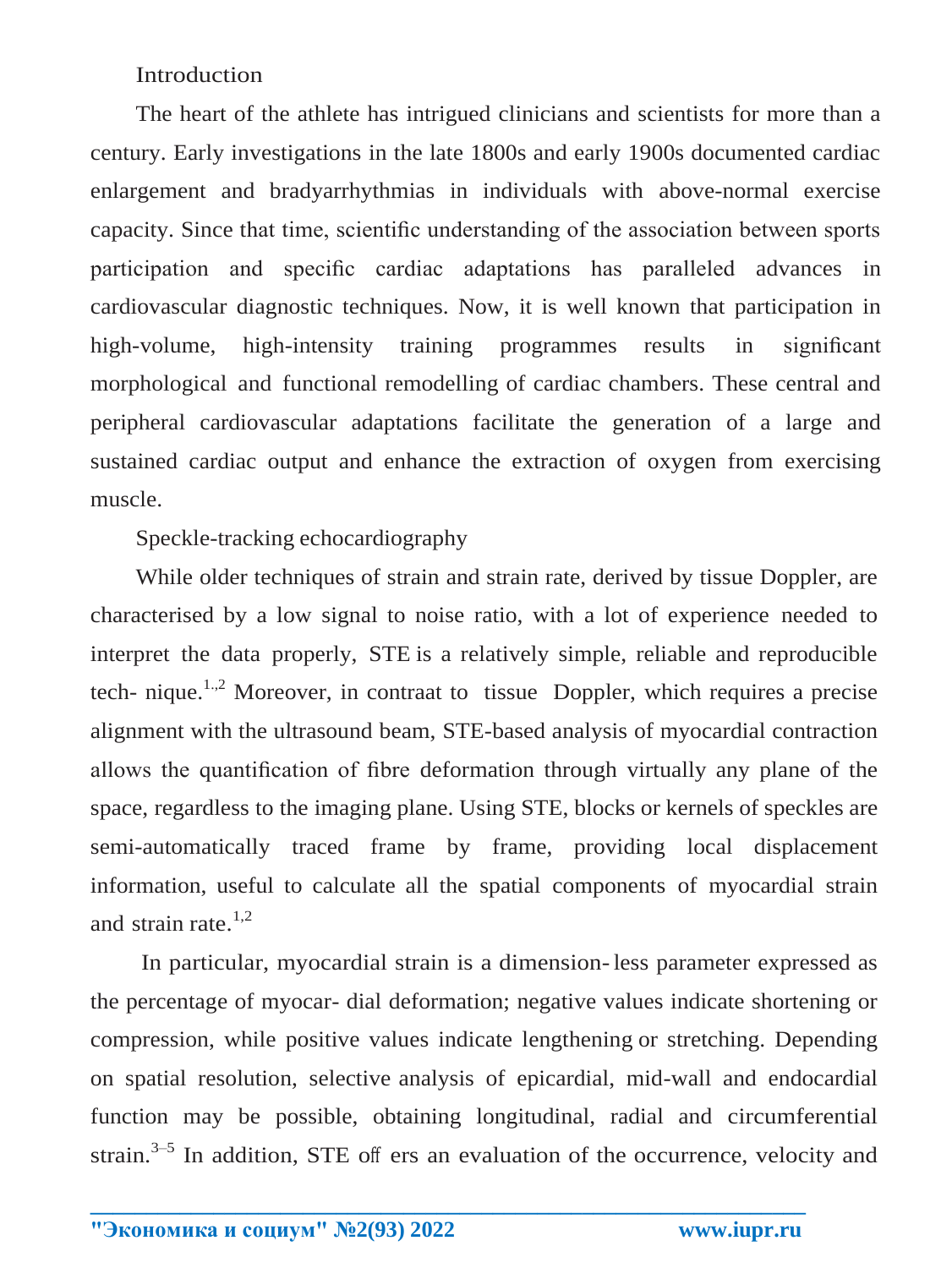direction of left ventricular  $(LV)$  rotation.<sup>6</sup> STE can be applied to both ventricles and atria. However, while all LV segments can be analysed successfully in most patients, signal quality may be suboptimal for atria and the right ventricle, because of their thin walls.<sup>1</sup> It is noteworthy that whereas feasibility is best for longitudinal and circumferential strain, it is more challenging for radial strain.<sup>1</sup> The main limitations of this new echocardiographic technique are that STE relies on good imaging quality and that diff erences among vendors still exist, driven by the fact that STE analysis is performed on data stored in a proprietary scan line format, which cannot be analysed by other vendors' software.Thus, the lack of a standardisation of diff erent speckle- tracking algorithms among vendors makes it diffi cult to establish normal values and to compare data generated by diff erent centres. However, eff orts are being made to improve the communication between vendors, and use similar algorithms for the assessment of myocardial strain also promoted by the American Society of Echocardiography.<sup>6</sup>

#### Left ventricular mechanics

The human heart has a complex structure of muscular fibres, organised in layers. LV subendocardial and subepicardial fibres have a longitudinal disposition, from the apex to the base, drawing a spiral around the ventricle (subepicardial are clockwise oriented, subendocardial are counter clockwise, seen from the apex to the base), while the mid-wall fibres are circumferential.<sup>7</sup> Contraction and relaxation of all these fibres generates a complex deformation and movement of the LV walls both in systole and diastole. The final global result is systolic blood ejection into the aorta and diastolic ventricular filling.

The left ventricle also had a wringing motion around its long axis induced by contracting myofibres in the LV wall, called twisting.<sup>8</sup> Twisting is generated by the opposite rotation of the LV base and the apex. Basal and apical LV rotation are expressed in degrees as well as twisting, which is their algebraic sum; torsion is obtained dividing twisting by the length of the LV cavity, in degrees/cm. LV twisting is followed by rapid isovolumic untwisting of the ventricle.<sup>10</sup> The left-handed helix of the epicardium dominates rotational motion due to its longer lever arm from the centre of the LV. The endocardial layer,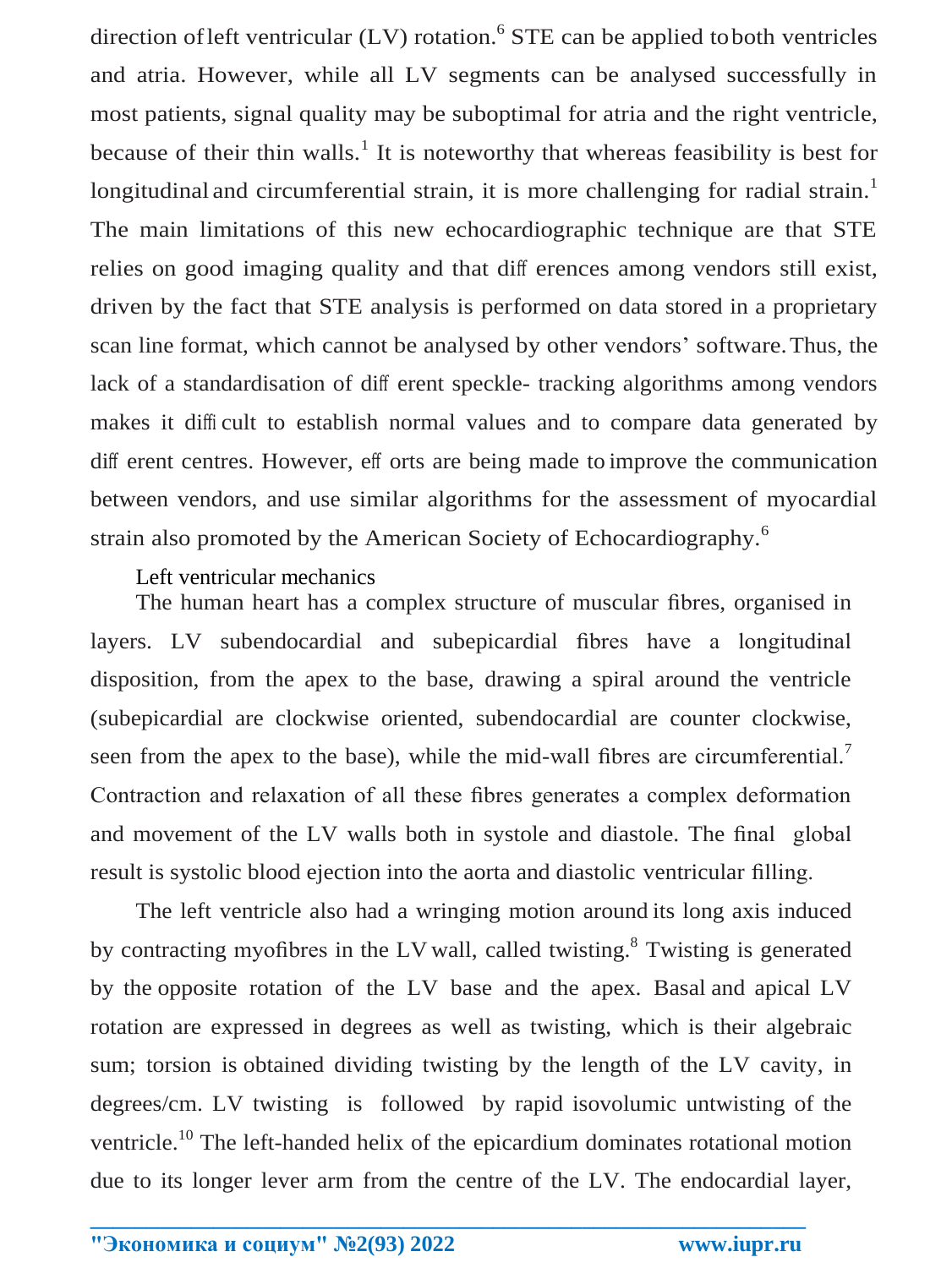with a right handed helix, moves together with the epicardium, although providing some opposition to epicardial motion.<sup>11</sup> As a result of twisting, epicardial and endocardial sarcomere shortening in all directions tends to be equilibrated during ejection, resulting in reduced stress between myocardial fibres.<sup>12</sup> During contraction, potential elastic energy is stored and its release (recoil) causes rapid untwisting  $13$ , and contributes to active suction of blood from the atria. The recent introduction of STE has drawn new attention to LV mechanics and to LV twisting. The STE technique can allow a reliable assessment of myocardial deformation along the three-dimensional (3D) geometrical axes (longitudinal, circumferential and radial strain) throughout the cardiac cycle and it has shown the ability to quantify transmural (endocardium and epicardium) twisting.

#### *Left ventricular twisting and untwisting*

Strain-derived LV twisting is probably the more intriguing novel parameter in the assessment of athletes' heart physiology. STE-based case–control studies on athletes' heart demonstrated lower values of LV twisting in professional soccer players and in elite cyclists. Notting *et al.* observed that the reduction inLV twist is mainly driven by a reduction in apical rota- tion, with the LV apex being more sensible and dependent to the sympathetic activity than the LV base, as demonstrated in an animal model by a greater b-adrenergic receptor density and/or increased myocardial responsiveness to adenylate stimulation in apical myocardium.

The reduction in apical rotation and in LV twisting observed in athletes seems to be related to training induced changes in sympathovagal balance, and could be interpreted as a functional reserve to help the athlete sustain the delivery of oxygen and energetic substrates to the muscles while performing a training session or a competition. This hypothesis seems to be confirmed by studies on healthy subjects showing an increase in LV twisting during laboratory-based submaximal exercise.

Although LV twisting seems to give a relevant con- tribution in studies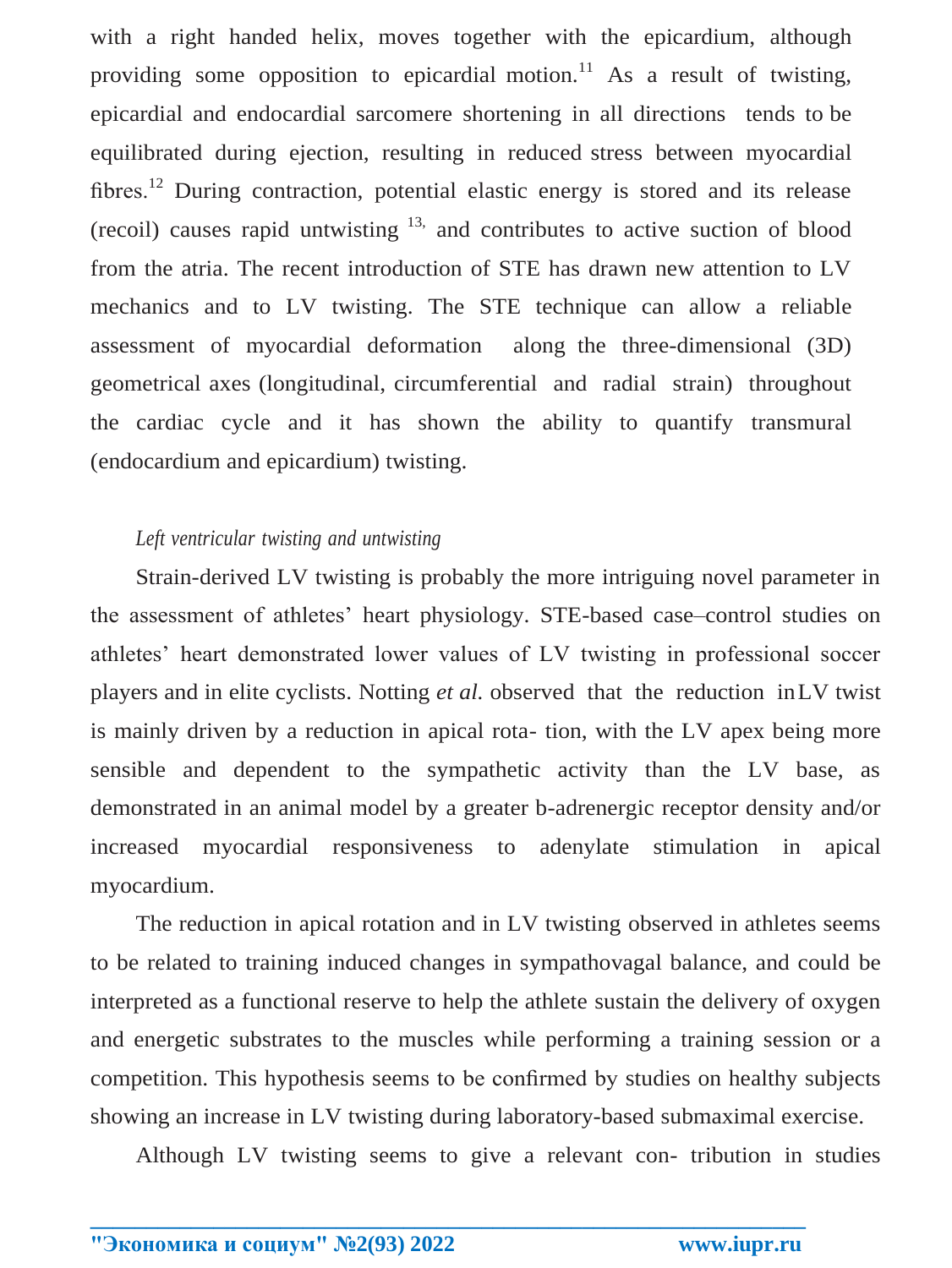investigating cardiac physiology, its role in the diff erential diagnosis, and particularly in the identification of pathological hypertrophy, is not well established and deserves more insights, contrary to the clinical utility of LV longitudinal strain. Indeed, Cappelli *et al.* found that in patients with hypertension, LV longitudinal strain was reduced while LV torsion was increased, compared with controls, with no diff erences between athletes and controls. Conversely, Galderisi and colleagues, analysing 19 sedentary controls, 22 top-level rowers and 18 young newly diagnosed patients with hypertension, found that, despite significant diff erences among the groups in LV longitudinal strains, LV torsion was similar among athletes, controls and hypertensive patients. Interestingly, while Soullier et al. demonstrated that patients withHCM had lower values of LV longitudinal, radial and twist compared with controls, while exercise induced a modest increase in LV longitudinal strain, it was not able to change LV twist in these patients.

According to these results, further data are necessary on LV twist mechanics before the widespread use ofthis parameter in clinical practice, particularly in the setting of the diff erential diagnosis between athletes' heart and pathological hypertrophy.

#### **Conclusions**

Deformation imaging has enhanced our understanding of athletes' heart through a comprehensive characterisation of biventricular and biatrial function, providing novel insights into the investigation of physiological adaptation of the heart to exercise conditioning. These peculiarities also seem to be promising to provide further useful data to distinguish between athletes' heart and cardiomyopathies. Despite the growing body of evidence in the past few years, more data based on STE echocardiography are needed to identify clearly the potential of these new imaging techniques in the clinical context. Furthermore, in view of the growing application of STE in the integrated imaging-based diagnosis of cardiomyopathies, despite recent studies demonstrating that exercise is not able to aff ect LV strain significantly during the agonistic season, further data are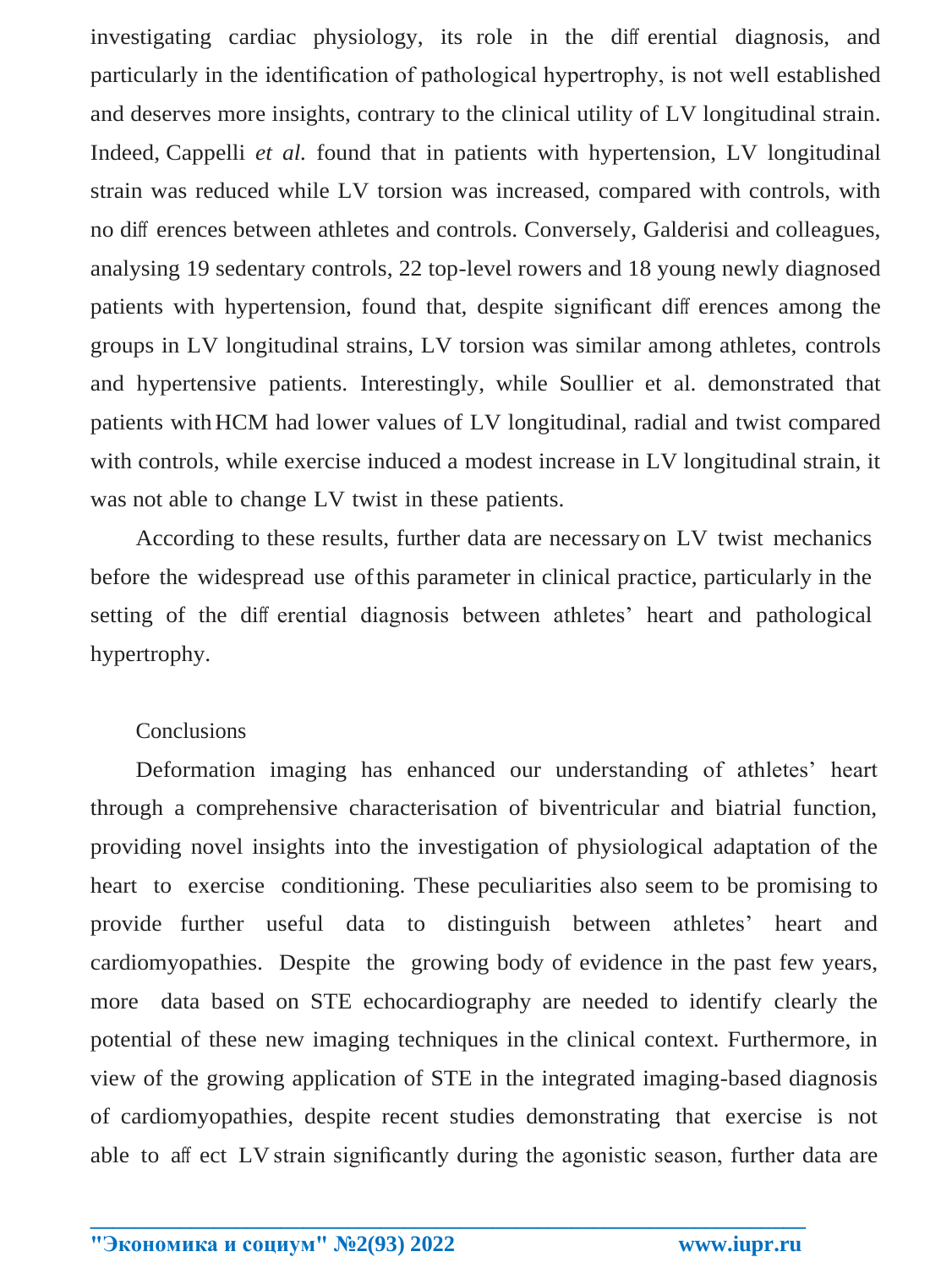warranted to characterise the possible training- induced dynamic changes in LV strain values.

## References

1. Mor-Avi V, Lang RM, Badano LP, et al. Current and evolving echocardiographic techniques for the quantita- tive evaluation of cardiac mechanics: ASE/EAE consen- sus statement on methodology and indications endorsed by the Japanese Society of Echocardiography. *Eur J Echocardiogr* 2011; 12: 167–205.

2. Mondillo S, Galderisi M, Mele D, et al. Speckle-tracking echocardiography: a new technique for assessing myocar-dial function. *J Ultrasound Med* 2011; 30: 71–83.

3. Caselli S, Montesanti D, Autore C, et al. Patterns of left ventricular longitudinal strain and strain rate in Olympic athletes. *J Am Soc Echocardiogr* 2014; pii: S0894–7317(14)00752–4. (doi:10.1016/j.echo.2014.10.010 [Epub ahead of print]. 4. [Nottin S, Doucende G, Schuster-Beck I, et al. Alteration](https://www.researchgate.net/publication/23156518_Alteration_in_left_ventricular_normal_and_shear_strains_evaluated_by_2D-strain_echocardiography_in_the_athlete%27s_heart?el=1_x_8&enrichId=rgreq-324f79f5-a63c-470f-988f-ef572af03557&enrichSource=Y292ZXJQYWdlOzI3NzAyMTEyMTtBUzoyMzE5OTEzMjA3NzI2MDhAMTQzMjMyMjQ0OTUxNg%3D%3D) [in left ventricular normal](https://www.researchgate.net/publication/23156518_Alteration_in_left_ventricular_normal_and_shear_strains_evaluated_by_2D-strain_echocardiography_in_the_athlete%27s_heart?el=1_x_8&enrichId=rgreq-324f79f5-a63c-470f-988f-ef572af03557&enrichSource=Y292ZXJQYWdlOzI3NzAyMTEyMTtBUzoyMzE5OTEzMjA3NzI2MDhAMTQzMjMyMjQ0OTUxNg%3D%3D)  [and shear strains evaluated by](https://www.researchgate.net/publication/23156518_Alteration_in_left_ventricular_normal_and_shear_strains_evaluated_by_2D-strain_echocardiography_in_the_athlete%27s_heart?el=1_x_8&enrichId=rgreq-324f79f5-a63c-470f-988f-ef572af03557&enrichSource=Y292ZXJQYWdlOzI3NzAyMTEyMTtBUzoyMzE5OTEzMjA3NzI2MDhAMTQzMjMyMjQ0OTUxNg%3D%3D) [2D-strain echocardiography in the athlete's](https://www.researchgate.net/publication/23156518_Alteration_in_left_ventricular_normal_and_shear_strains_evaluated_by_2D-strain_echocardiography_in_the_athlete%27s_heart?el=1_x_8&enrichId=rgreq-324f79f5-a63c-470f-988f-ef572af03557&enrichSource=Y292ZXJQYWdlOzI3NzAyMTEyMTtBUzoyMzE5OTEzMjA3NzI2MDhAMTQzMjMyMjQ0OTUxNg%3D%3D)  [heart.](https://www.researchgate.net/publication/23156518_Alteration_in_left_ventricular_normal_and_shear_strains_evaluated_by_2D-strain_echocardiography_in_the_athlete%27s_heart?el=1_x_8&enrichId=rgreq-324f79f5-a63c-470f-988f-ef572af03557&enrichSource=Y292ZXJQYWdlOzI3NzAyMTEyMTtBUzoyMzE5OTEzMjA3NzI2MDhAMTQzMjMyMjQ0OTUxNg%3D%3D)*J Physiol* 2008; 586: 4721–4733.

5. Butz T, van Buuren F, Mellwig KP, et al. Two-dimen- sional strain analysis of the global and regional myocar- dial function for the differentiation of pathologic and physiologic left ventricular hypertrophy: a study in ath- letes and in patients with hypertrophic cardiomyopathy. *Int J Cardiovasc Imaging* 2011; 27: 91–100. 6. Cappelli F, Toncelli L, Cappelli B, et al. Adaptative or maladaptative hypertrophy, different spatial distribution of myocardial contraction. *Clin Physiol Funct Imaging* 2010; 30: 6–12.

7.Galderisi M, Lomoriello VS, Santoro A, et al. Differencesof myocardial systolic deformation and correlates of dia- stolic function in competitive rowers and young hyper- tensives: a speckle-tracking echocardiography study. *J Am Soc Echocardiogr* 2010; 23: 1190–1198.